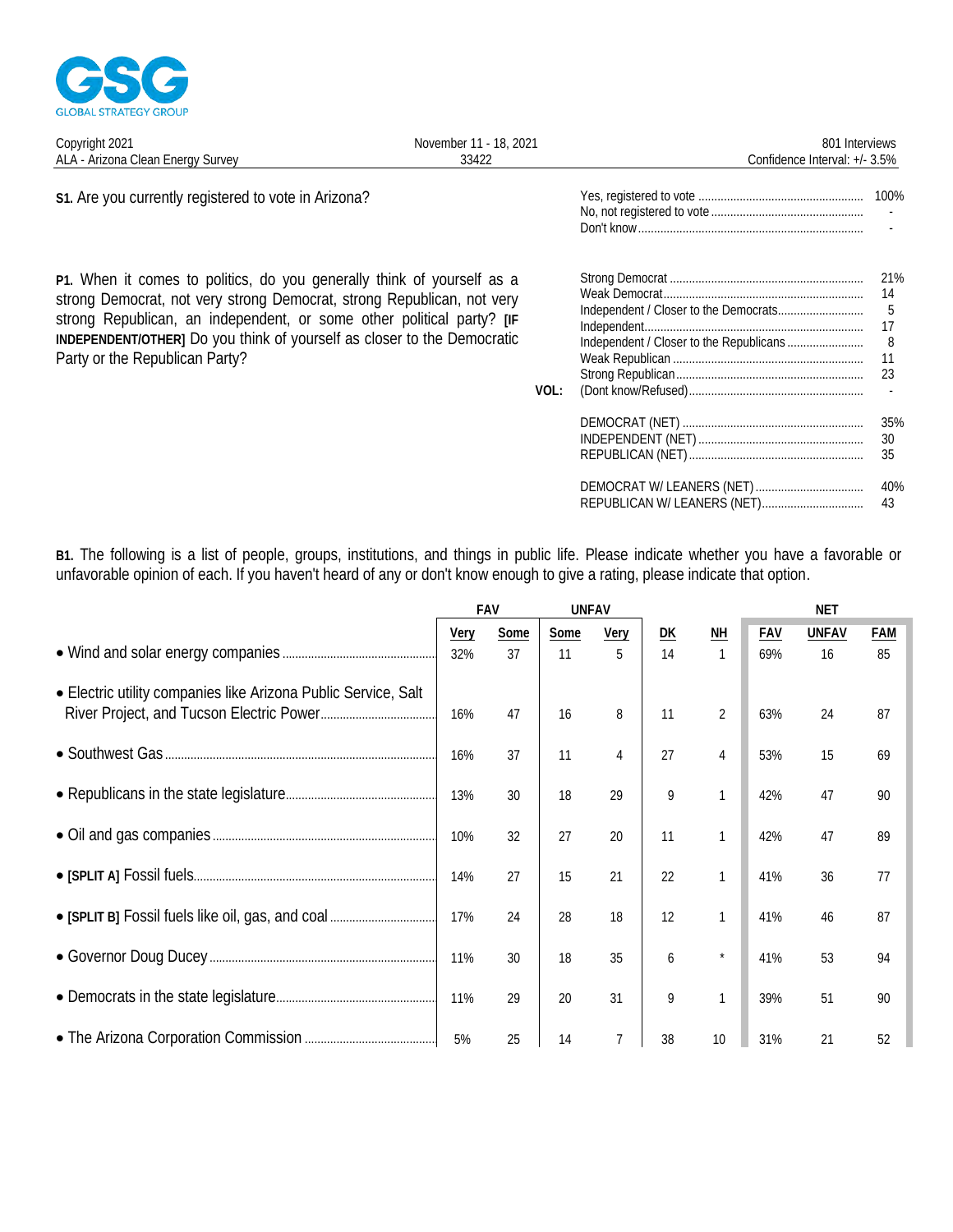B2. Below is a list of energy sources. Do you think the state of Arizona should be using more, less, or about the same amount of each?

|                                                                                  |                     | More<br>80% | About the<br>same<br>13 | Less<br>$\overline{3}$ | DK<br>$\overline{4}$                    |
|----------------------------------------------------------------------------------|---------------------|-------------|-------------------------|------------------------|-----------------------------------------|
|                                                                                  |                     | 63%         | 21                      | 8                      | 8                                       |
|                                                                                  |                     | 36%         | 39                      | 15                     | 10 <sup>1</sup>                         |
|                                                                                  |                     | 15%         | 30                      | 40                     | 16                                      |
|                                                                                  |                     | 11%         | 39                      | 39                     | 11                                      |
|                                                                                  |                     | 8%          | 27                      | 49                     | 16                                      |
| Q16. How serious of a problem do you consider climate change to be?              |                     |             |                         |                        | 30%<br>26<br>22<br>15<br>$\overline{7}$ |
|                                                                                  |                     |             |                         |                        | 55%<br>78                               |
| 017. How serious of a problem do you consider air pollution in Arizona to<br>be? |                     |             |                         |                        | 12%<br>35<br>37<br>13<br>3              |
|                                                                                  | TOTAL SERIOUS (NET) |             |                         |                        | 47%<br>84                               |

B3. Below is a list of statements. Please indicate if you agree or disagree with each.

|                                                                                                                                                                                                             | AGRFF    |      | <b>DISAGREE</b> |          |    | ΝF           |          |
|-------------------------------------------------------------------------------------------------------------------------------------------------------------------------------------------------------------|----------|------|-----------------|----------|----|--------------|----------|
|                                                                                                                                                                                                             | Strongly | Some | Some            | Strongly | DK | <b>AGREE</b> | DISAGREE |
| • America should make significant investments in clean energy                                                                                                                                               | 45%      | 30   | 10              | 10       | 5  | 75%          | 20       |
| • We should let science and experts quide our response to<br>climate change.                                                                                                                                | 36%      | 35   |                 |          |    | 71%          |          |
| • Climate change is already having a serious impact on this part                                                                                                                                            | 41%      | 26   | 12              | 15       | h  | 67%          |          |
| • As we move the country to clean energy, we should make sure<br>that our investments benefit the communities most impacted by<br>pollution, including Black, Hispanic, and Native American<br>communities. | 37%      |      |                 |          |    |              |          |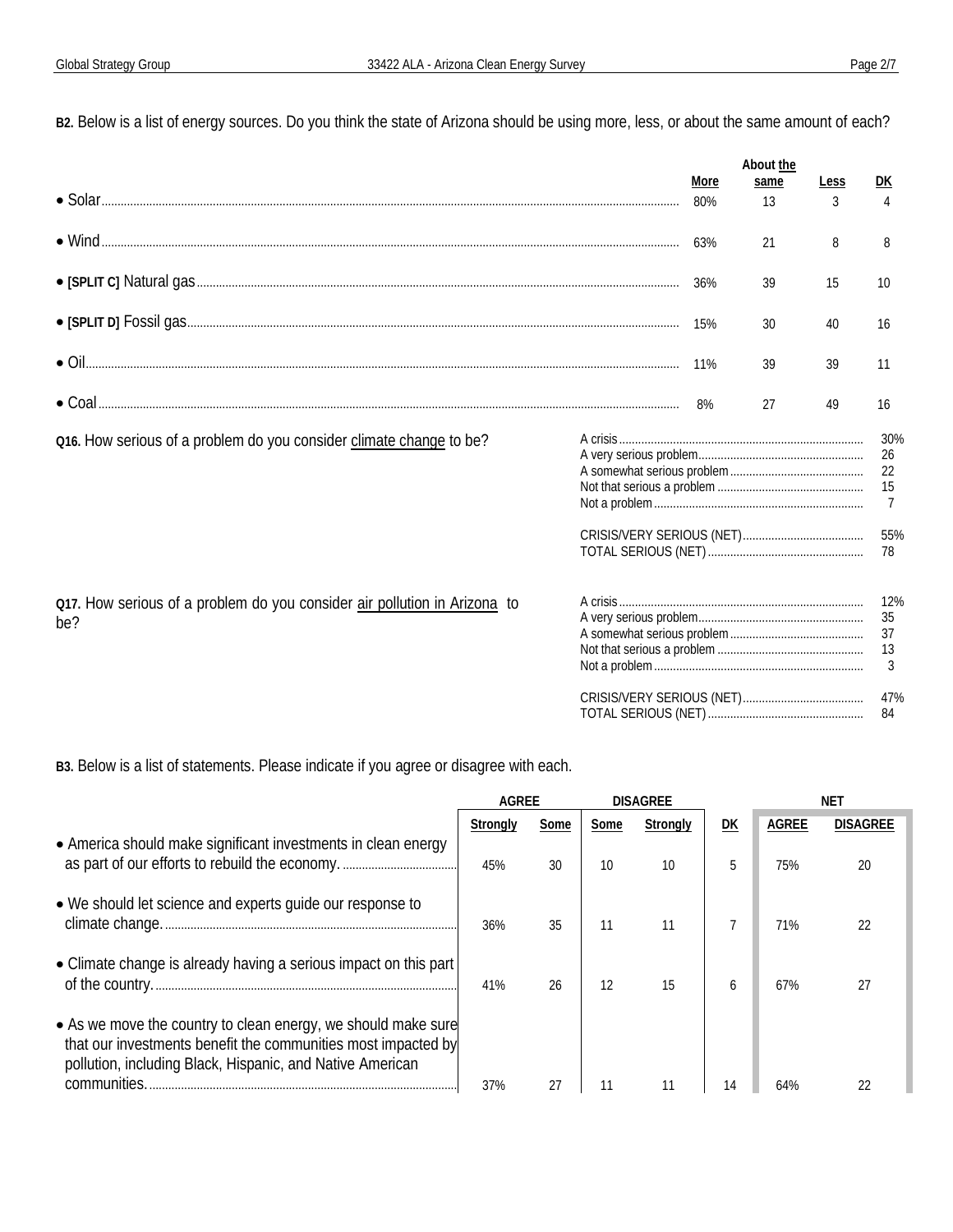**B4.** Below is a list of policies that the state of Arizona might consider in the near future. Just based on what you know, do you support or oppose each of the following?

**B5.** If Arizona shifts its investments away from fossil fuels like oil, gas, and coal and toward clean energy sources and technologies like wind, solar, and zero-emission vehicles, do you think it would have a positive impact, negative impact, or no impact on each of the following?

| POSITIVE    |            | <b>GATIVE</b> |      | No     |                        |    | ΝE |  |  |
|-------------|------------|---------------|------|--------|------------------------|----|----|--|--|
| Very<br>46% | some<br>34 | Some          | Verv | impact | <b>POSITIVE</b><br>80% | ١Ŀ |    |  |  |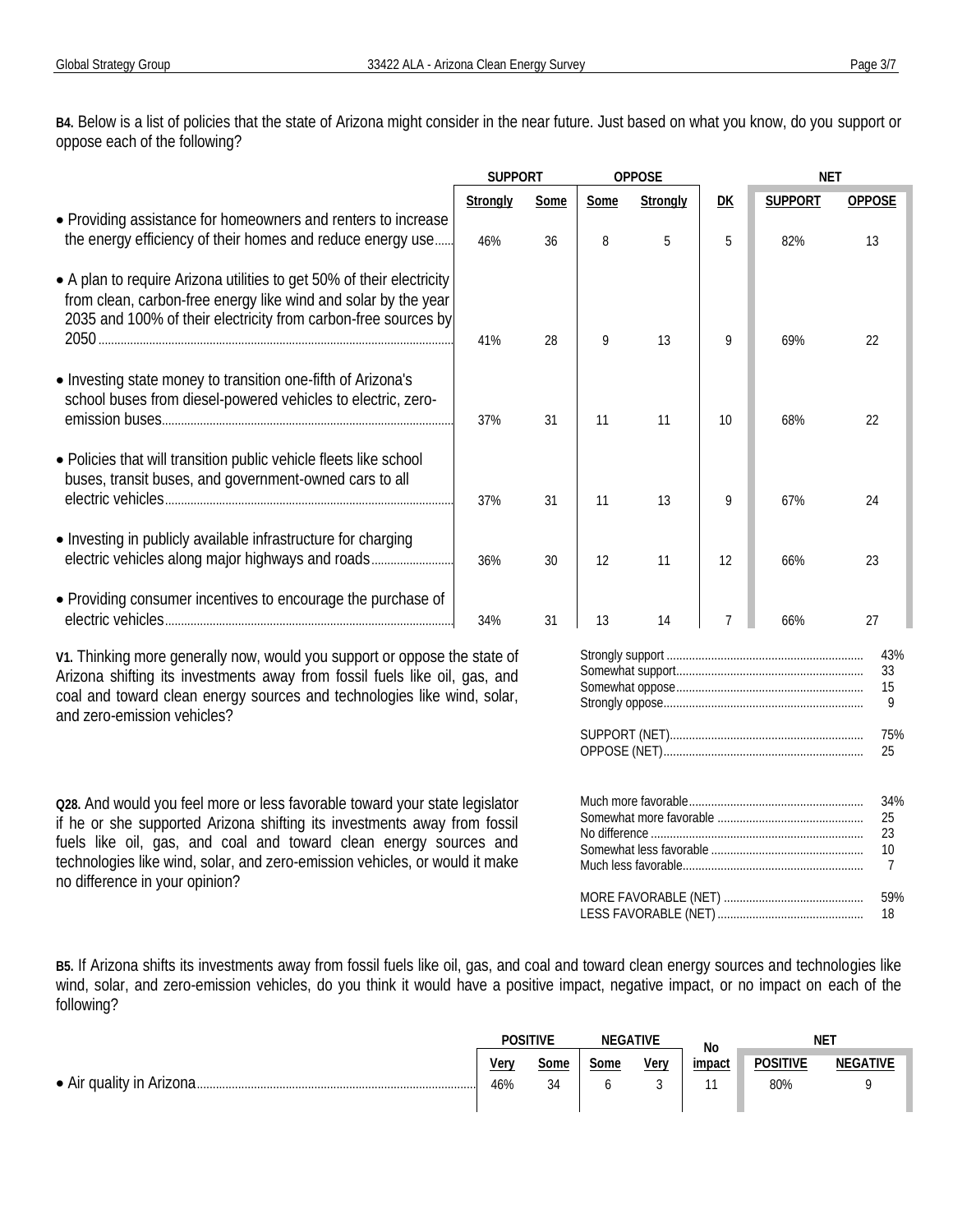**B5.** If Arizona shifts its investments away from fossil fuels like oil, gas, and coal and toward clean energy sources and technologies like wind, solar, and zero-emission vehicles, do you think it would have a positive impact, negative impact, or no impact on each of the following?

|                                                              | <b>POSITIVE</b><br><b>NEGATIVE</b> |      | No.  |      | NF1    |                 |          |
|--------------------------------------------------------------|------------------------------------|------|------|------|--------|-----------------|----------|
|                                                              | Very                               | Some | Some | Very | impact | <b>POSITIVE</b> | NEGATIVE |
|                                                              | 44%                                | 28   | 9    |      | 12     | 72%             |          |
|                                                              | 39%                                | 32   | 5    |      | 20     | 71%             |          |
|                                                              | 37%                                | 31   | 8    | 5    | 19     | 68%             | 12       |
|                                                              | 33%                                | 34   | 11   | 8    | 14     | 67%             | 20       |
| • Communities of color in Arizona, including Native American |                                    |      |      |      |        |                 |          |
|                                                              | 29%                                | 33   | 12   | 8    | 18     | 62%             | 20       |
|                                                              | 28%                                | 33   | 12   | 9    | 18     | 62%             | 21       |
|                                                              | 30%                                | 31   | 15   | 13   | 12     | 61%             | 28       |
|                                                              | 18%                                | 26   | 23   | 14   | 18     | 45%             |          |

**B6.** Below is a list of different impacts that some people say that our reliance on fossil fuels is having on Arizona. Please indicate how concerned you are about each one.

|                                                                                                                                         | <b>NOT</b><br>CONCERNED<br>CONCERNED |      |             | <b>NET</b>      |           |                         |
|-----------------------------------------------------------------------------------------------------------------------------------------|--------------------------------------|------|-------------|-----------------|-----------|-------------------------|
|                                                                                                                                         | Very                                 | Some | Not<br>that | Not at<br>$all$ | CONCERNED | <b>NOT</b><br>CONCERNED |
|                                                                                                                                         | 53%                                  | 26   | 11          | 10              | 79%       | 21                      |
|                                                                                                                                         | 53%                                  | 27   | 11          | 9               | 80%       | 20                      |
|                                                                                                                                         | 51%                                  | 25   | 12          | 12              | 76%       | 24                      |
| • [SPLIT A] Increased levels of smog and other air pollution that threaten<br>all residents.                                            | 48%                                  | 31   | 11          | 10              | 79%       | 21                      |
| • [SPLIT B] Increased levels of smog and other air pollution that threaten                                                              | 45%                                  | 32   | 16          | $\overline{7}$  | 77%       | 23                      |
| • [SPLIT A] Health problems like asthma attacks, heart disease, and lung                                                                | 44%                                  | 35   | 11          | 10              | 79%       | 21                      |
| • [SPLIT B] Health problems like asthma attacks, heart disease, and lung<br>disease in the most heavily impacted communities, including | 44%                                  | 32   | 16          | 9               | 76%       | 24                      |
|                                                                                                                                         | 38%                                  | 29   | 19          | 14              | 67%       | 33                      |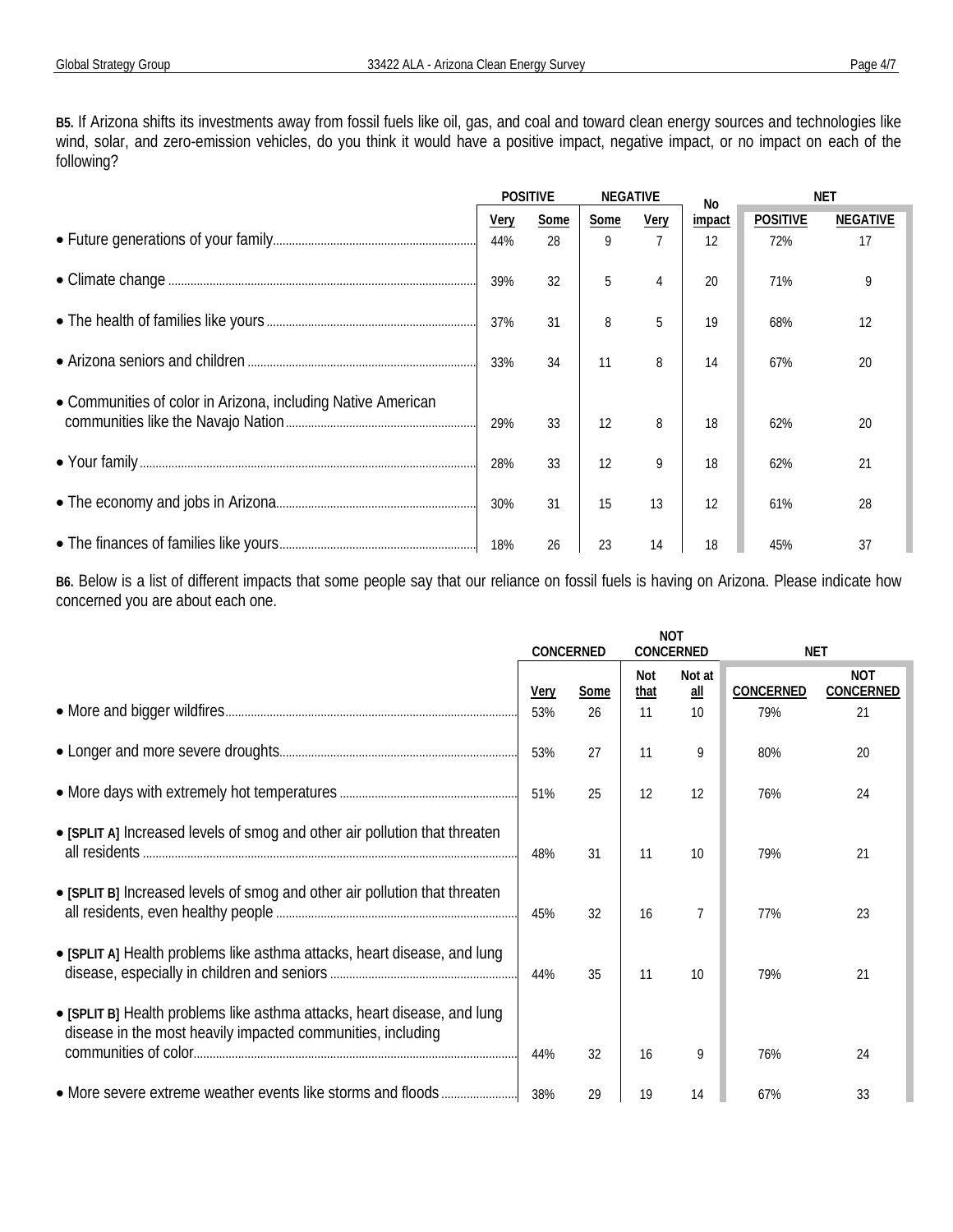Below are statements from supporters and opponents of Arizona shifting its investments away from fossil fuels like oil, gas, and coal and toward clean energy sources and technologies like wind, solar, and zero-emission vehicles. Please read these statements and answer the following questions.

## **Supporters say:**

Every Arizona family deserves an opportunity to live in a healthy community - and we all have a basic responsibility to leave a better world for our kids. But unchecked pollution caused by burning dirty and outdated fossil fuels like oil, gas, and coal is endangering public health and putting the future of our children at risk.

Our dependence on fossil fuels is the main reason that Arizona has some of the most polluted air in the United States, which puts millions of Arizonans' health at risk. It also drives climate change, which 97% of scientists, NASA, and the Department of Defense all agree is a threat to our kids' future. In fact, the world's scientists recently said that the accelerating impact of climate change is a "Code Red for Humanity."

Moving to clean energy and clean technologies like zero-emission vehicles will not only dramatically reduce the carbon pollution that is disrupting our climate but will also reduce the sulfur, arsenic, and other pollutants that cause asthma attacks, heart and lung disease, and even cancer - especially in children and seniors.

And economists say that moving to clean energy and technologies will help Arizona's economy recover more quickly from the pandemic and create thousands of good-paying jobs for all kinds of people - from engineers to factory workers to installers - while eventually saving Arizona families thousands of dollars a year in energy and health care costs.

## **Opponents say:**

Dropping inexpensive and reliable energy sources like oil, natural gas, and coal in favor of unreliable and expensive energy sources and technologies would cause electricity bills to skyrocket and force Arizona families to buy expensive electric cars, costing Arizona families thousands of dollars - all for some far-off benefits that we'll probably never even see.

Moving off tried and tested energy sources would also drive prices up for business by thousands of dollars per year, killing jobs, stifling innovation, and reversing the economic recovery that is just beginning in Arizona. Companies will be forced to send good-paying jobs to other states or countries overseas where costs are lower.

In 2018, Arizona voters rejected a proposal like this one because it was bad for Arizona for all of these reasons. But now, liberal activists who are funded by radical, out-of-state environmental groups are trying to overrule the will of the people.

We should leave renewable energy and electric transportation to the free market - not big government; if consumers want it, producers will provide it. In the meantime, it makes no sense to pass laws mandating technologies that will put reliable and affordable energy and transportation at risk and only help people rich enough to put solar panels on their homes or buy a Tesla.

**V2.** Now that you've read these statements, please indicate once again if you would support or oppose Arizona shifting its investments away from fossil fuels like oil, gas, and coal and toward clean energy sources and technologies like wind, solar, and zero-emission vehicles.

| OPPOSE (NET) |  |
|--------------|--|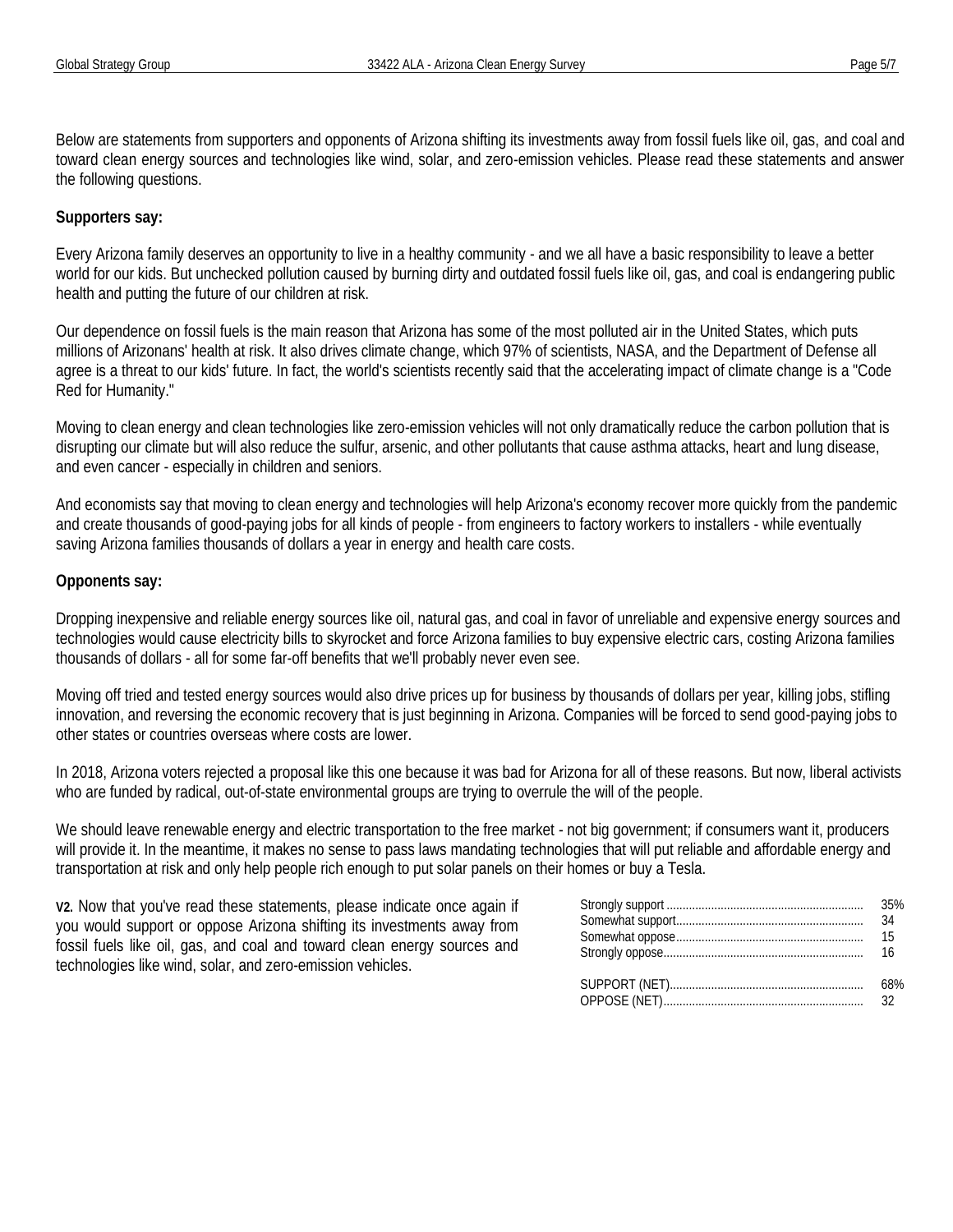B7. And now that you've read these statements, once again, if Arizona shifts its investments away from fossil fuels like oil, gas, and coal and toward clean energy sources and technologies like wind, solar, and zero-emission vehicles, do you think it would have a positive impact, negative impact, or no impact on each of the following?

|                                                              | <b>POSITIVE</b> |      | NEGATIVE    |      | N <sub>0</sub> |                 | <b>NET</b>      |
|--------------------------------------------------------------|-----------------|------|-------------|------|----------------|-----------------|-----------------|
|                                                              | Very            | Some | <b>Some</b> | Very | impact         | <b>POSITIVE</b> | <b>NEGATIVE</b> |
|                                                              | 43%             | 33   |             | 3    | 15             | 76%             | 9               |
|                                                              | 34%             | 35   | 9           | 6    | 17             | 68%             | 15              |
|                                                              | 41%             | 27   | 13          |      | 12             | 68%             | 19              |
|                                                              | 39%             | 29   | 8           | 4    | 20             | 68%             | 12              |
|                                                              | 34%             | 30   | 13          | 12   | 11             | 64%             | 25              |
|                                                              | 27%             | 31   | 16          | 12   | 15             | 58%             | 27              |
| • Communities of color in Arizona, including Native American |                 |      |             |      |                |                 |                 |
|                                                              | 29%             | 28   | 15          | 10   | 18             | 57%             | 25              |
|                                                              | 28%             | 29   | 19          | 17   | 8              | 57%             | 35              |
|                                                              | 20%             | 22   | 26          | 17   | 14             | 43%             |                 |

Now there are just a few final questions for statistical purposes.

VH20. Thinking back, in the November 2020 general election for President, did you vote for Democrat Joe Biden, for Republican Donald Trump, for someone else, or did you not vote in that election?

D105. When it comes to politics, do you generally think of yourself as:

D900. And, for statistical purposes only, what would you say is your total

annual family income before taxes?

| 44% |
|-----|
|     |
|     |
|     |

|                 | 16% |
|-----------------|-----|
|                 | -30 |
| ALO VOU AJ LOUU |     |